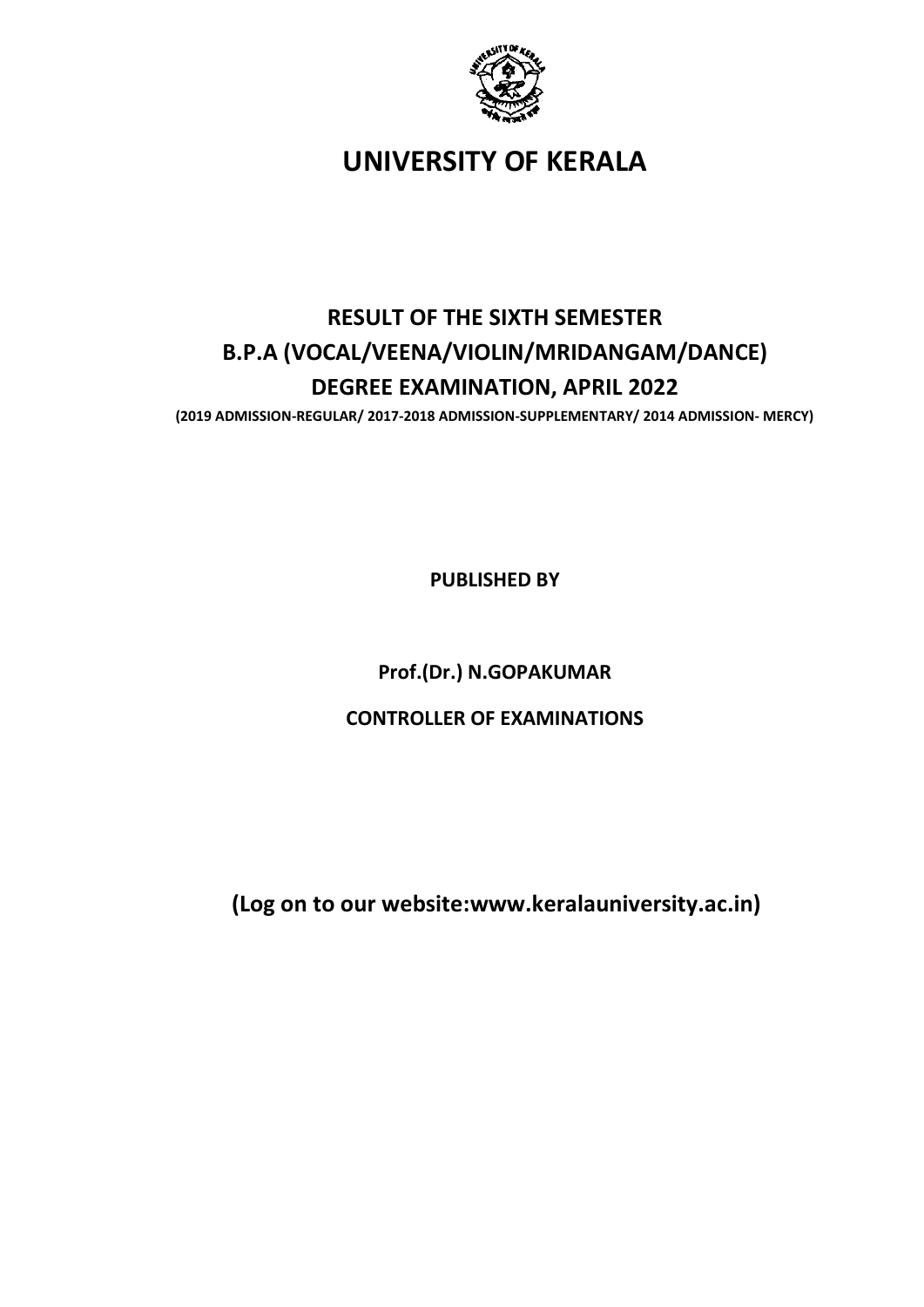### UNIVERSITY OF KERALA



 The result of the Career Related First Degree Programme under CBCSS Group 2(a) Sixth Semester B.P.A (Vocal/Veena/Violin/Mridangam/Dance) Degree Examination, April 2022 (2019 Admn- Regular/ 2017-2018 Admn- Supplementary/ 2014 Admn-Mercy) is given below.

| <b>Name of Examination</b>                                                                                                                                                      | <b>Total</b><br><b>Registered</b> | <b>Total</b><br>Appeared | <b>Total</b><br><b>Pass</b> | % Pass |
|---------------------------------------------------------------------------------------------------------------------------------------------------------------------------------|-----------------------------------|--------------------------|-----------------------------|--------|
| <b>Sixth Semester BPA</b><br>(Vocal/Veena/Violin/Mridangam/Dance)<br>Degree Examination, April 2022 (2019)<br>Admn-Regular/ 2017-2018 Admn-<br>Supplementary/ 2014 Admn- Mercy) | 72                                | 68                       | 45                          | 66.17% |

The result may be approved. It is proposed to publish the result on 30.05.2025

 Sd/- CONTROLLER OF EXAMINATIONS

To,

- 1. E.J.III
- 2. E.J. IX
- 3. PRO
- 4. Enquiry
- 5. Computer Centre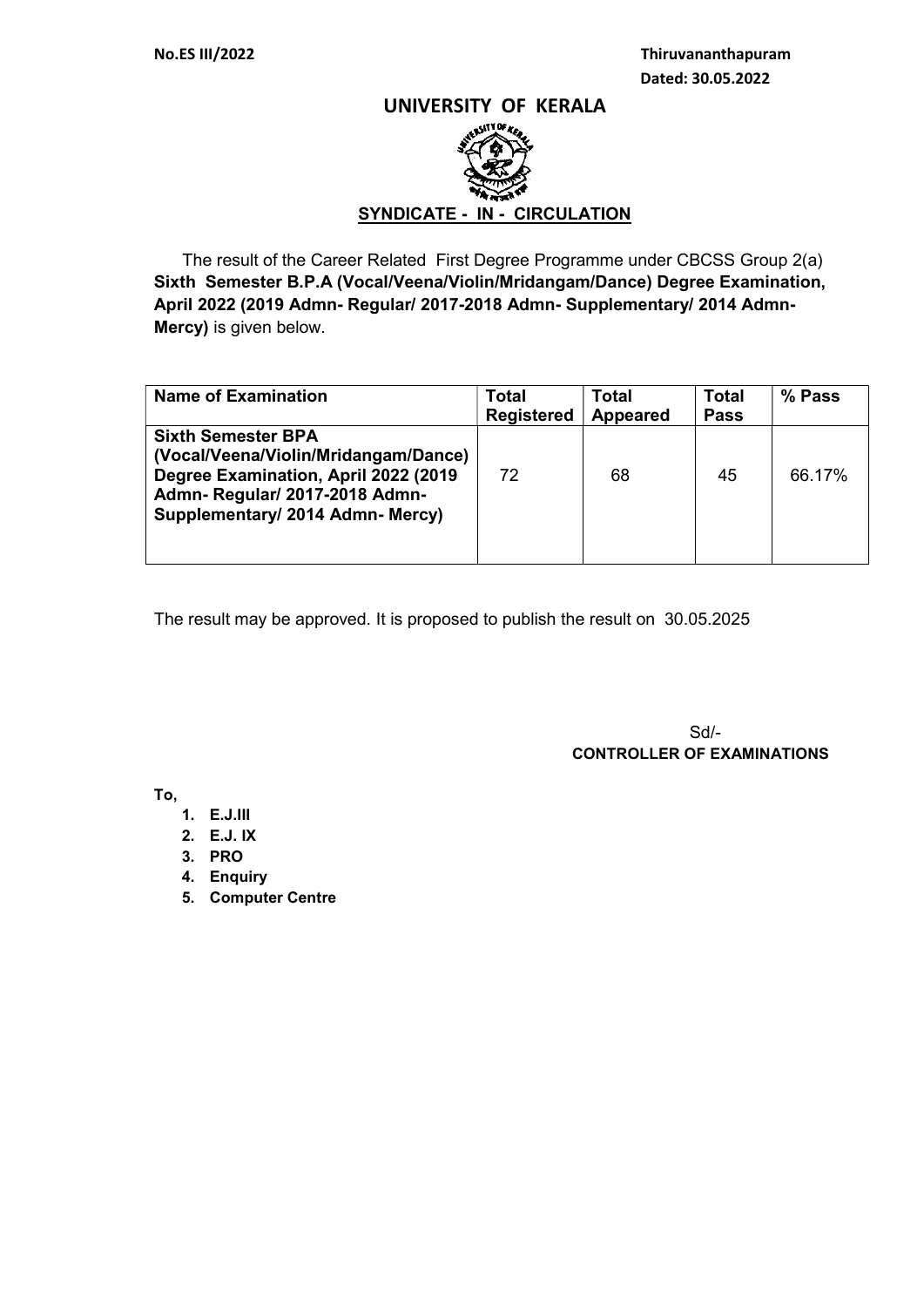

# UNIVERSITY OF KERALA **NOTIFICATION**

- 1. The following is the provisional list of Register Numbers of the successful candidates of the Career Related First Degree Programme Under CBCSS Group2(a) Sixth Semester BPA (Vocal/Veena/Violin/Mridangam/Dance) Degree Examination, April 2022 (2019 Admn- Regular/ 2017-2018 Admn- Supplementary/ 2014 Admn- Mercy) as declared by the Board of Examiners.
- 2. For 2014 admission, the successful completion of a semester a student has to score a minimum SCPA of 4.00(E Grade). A minimum of 40% of marks (E Grade) is required for passing a course with a separate minimum of 40%(E Grade) for continuous Evaluation and End Semester Evaluation.
- 3. 2015 Admission Candidates, a student has to score a minimum 35% marks each for ESE and CE for a course pass. However,40% in aggregate(CE+ESE) is required for a semester pass.

4. The last date for revaluation and scrutiny is 08.06.2022. Candidates should make use of draftmark list available in the university website for applying for revaluation. Application for scrutiny and revaluation should be submitted online only.

| <b>COURSE CODE</b>         | <b>COURSE</b>                          |
|----------------------------|----------------------------------------|
| <b>VO/VE/VI/MR/DA 1641</b> | <b>CORE COURSE X (PRACTICAL)</b>       |
| <b>VO/VE/VI/MR/DA 1642</b> | <b>CORE COURSE XI (PRACTICAL)</b>      |
| <b>VO/VE/VI/MR/DA 1643</b> | <b>CORE COURSE THEORY</b>              |
| VO/VE/VI/MR/DA 1644        | <b>CONCERT</b>                         |
| <b>VO/VE/VI/MR/DA 1661</b> | <b>ELECTIVE PRACTICAL</b>              |
| <b>VO/VE/VI/MR/DA 1671</b> | <b>VOCATIONAL COURSE THEORY</b>        |
| <b>VO/VE/VI/MR/DA 1672</b> | <b>VOCATIONAL COURSE XI(PRACTICAL)</b> |
| <b>VO/VE/VI/MR/DA 1673</b> | <b>RECORD BOOK</b>                     |

Sd/-

### CONTROLLER OF EXAMINATIONS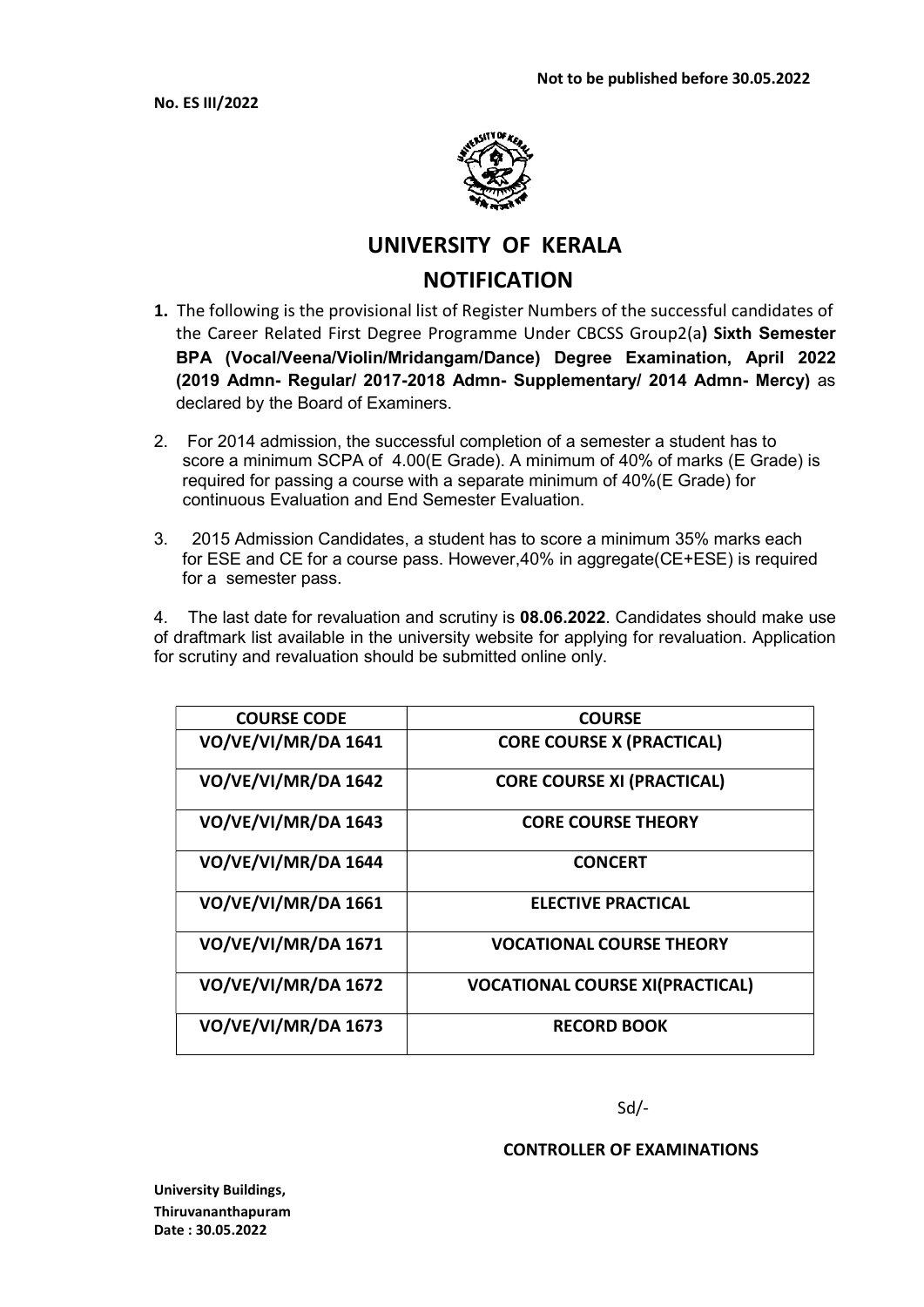## RESULT OF THE SIXTH SEMESTER BPA(VOCAL/VEENA/VIOLIN/MRIDANGAM/DANCE) **DEGREE EXAMINATION, April 2022**

(2019 Admn- Regular/ 2017-2018 Admn- Supplementary/ 2014 Admn- Mercy)

## College Code : 451 Sree Swathi Thirunal College of Music, , Thiruvananthapuram

### BPA - Vocal(142)

| <b>Course Pass</b>                                |                          |                    |                       |
|---------------------------------------------------|--------------------------|--------------------|-----------------------|
| 19451008(6.456)                                   | 009(7.747)               | 010(6.718)         | 011(5.831)            |
| 021(7.405)                                        |                          |                    |                       |
| 023(6.605)                                        | 024(8.173)               | 027(6.915)         | 031(8.122)            |
| 041(7.640)                                        |                          |                    |                       |
| 042(6.080)                                        | 18451008(5.570)          | 031(5.828)         |                       |
| All Pass (Semester scores given in brackets)      |                          |                    |                       |
| 19451001(4.68 E)                                  | 003(7.44 B)              | 004(4.62 E)        | 007(5.18 D)           |
| 008(6.15 C)                                       |                          |                    |                       |
| 009(8.36 A)                                       | 010(6.43 C)              | 011(5.79 D)        | 012(5.36 D)           |
| 013(5.75 D)                                       |                          |                    |                       |
| 021(7.74 B)                                       | 022(7.61 B)              | 023(6.74 C)        | $024(8.34 \text{ A})$ |
| 027(7.2 B)<br>$029(4.9)$ E)                       | 031(8.66 A)              | 032(4.86 E)        | 039(5.27 D)           |
| 041(7.31 B)                                       |                          |                    |                       |
| 042(5.87 D)                                       | 18451008(5.63 D)         | 031(5.54 D)        |                       |
| Passed in Parts (Subject codes given in brackets) |                          |                    |                       |
| 19451002(8)                                       | 005(1, 2, 4, 5, 6, 7, 8) | 006(4,5,8)         | 018(3,8)              |
| 019(1,2,3,4,5,6,8)                                |                          |                    |                       |
| 025(1,3,4,5,6,7,8)                                | 028(1,2,3,4,5,7,8)       | 030(1,2,3,4,5,6,8) | 033(8)                |
| 034(1,3,4,5,6,8)                                  |                          |                    |                       |
| 037(3,8)                                          | 038(3,4,5,6,8)           | 040(3, 4, 5)       | 18451007(3)           |
| 035(5)                                            |                          |                    |                       |
|                                                   |                          |                    |                       |
| BPA - Veena(143)                                  |                          |                    |                       |
| Course Pass                                       |                          |                    |                       |

| <b>00000000000</b>                                |             |             |             |
|---------------------------------------------------|-------------|-------------|-------------|
| 19451001(6.602) 005(7.488)                        |             | 007(6.460)  | 008(8.280)  |
| All Pass (Semester scores given in brackets)      |             |             |             |
| 19451001(6.16 C) 005(6.53 C)                      |             | 007(5.26 D) | 008(8.6 A)  |
| Passed in Parts (Subject codes given in brackets) |             |             |             |
| 19451004(1,2,3,4,5,7,8)                           |             |             |             |
|                                                   |             |             |             |
| BPA - Violin(147)                                 |             |             |             |
| Course Pass                                       |             |             |             |
| 19451001(7.453)                                   | 002(7.982)  | 003(7.347)  |             |
| All Pass (Semester scores given in brackets)      |             |             |             |
| 19451001(7.87 B)                                  | 002(7.97 B) | 003(7.98 B) | 005(6.66 C) |
| Passed in Parts (Subject codes given in brackets) |             |             |             |
| 19451004(1,2,3,4,5,7,8)                           |             | 006(4,5,8)  |             |